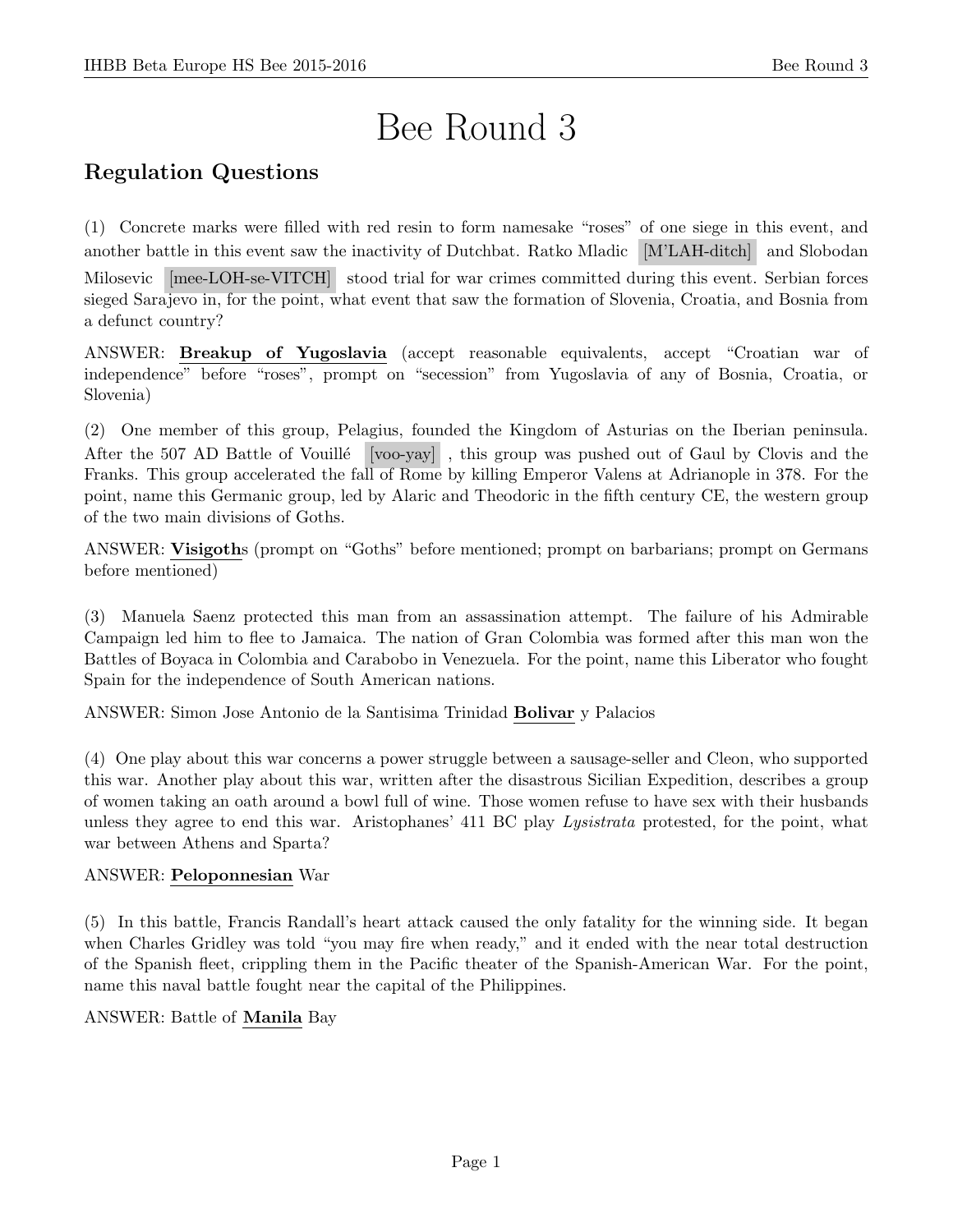(6) One member of this family contested the Hungarian throne with Janos Zapolyas [YAHN-osh ZAHP-oll-yas] and incited a rebellion against him that ended up with that member of this family winning the Battle of Tarcal. Inbreeding in this family resulted in a characteristic "lip" in this family, whose last monarch was removed from power after World War I. For the point, name this ruling house of the Holy Roman Empire, also known as the House of Austria.

#### ANSWER: House of Hapsburg or Habsburg (prompt on House of Austria before mentioned)

(7) Peng Dehuai criticized this movement at the Lushan Conference. This movement targeted rats, flies, mosquitoes, and sparrows in the Four Pests Campaign, and sought to implement backyard steel furnaces. This plan caused at least 15 million deaths in the Great Chinese Famine. For the point, name this 1958-1961 plan by Mao Zedong to quickly industrialize China.

ANSWER: Great Leap Forward (accept "Four Pests Campaign" before mentioned)

(8) The Kapp Putsch and Spartacist Revolt targeted this government, which signed the Treaty of Rapallo with the Soviet Union. A leader who eventually ended this government gained power with the Reichstag Fire Decree and Paul von Hindenburg's Enabling Act. Earlier, the Dawes Plan was created to help this government recover from massive hyperinflation after defaulting from payments required from the Treaty of Versailles. For the point, name this post-World War I German government that was replaced by the Third Reich under Adolf Hitler.

ANSWER: Weimar Republic (prompt on "Germany", do not accept "West Germany" or "East Germany" or "German Empire")

(9) Simon bar Giora was captured in a siege of this city that is commemorated by Rome's Temple of Peace and the Arch of Titus and mourned on Tisha b'Av. Another siege of this city by Pompey the Great resulted in the Roman conquest of Judea. For the point, name this city where the First and Second Temples on Temple Mount were destroyed.

#### ANSWER: Jerusalem

(10) This leader sent Bayan to help put down a rebellion led by Nayan. This leader twice attempted to invade Japan, but both attempts were stopped by a "divine wind," or kamikaze. Nestorian monk Rabban Sauma and Marco Polo visited the court of this emperor. The Yuan Dynasty was founded by, for the point, what Mongol emperor of China and grandson of Genghis Khan?

#### ANSWER: Kublai Khan (or Kubla or Kubilai)

(11) The opening of this piece quotes the hymn "Troparion of the Holy Cross." This piece commemorates the Battle of Borodino and culminates with a rendition of "God Save the Tsar." It represents Napoleon's invading army with "La Marsellaise" and includes sixteen artillery blasts in the score. For the point, what overture by Pyotr Tchaikovsky is often played on July 4th and includes cannon fire?

#### ANSWER: The 1812 Overture or The Year 1812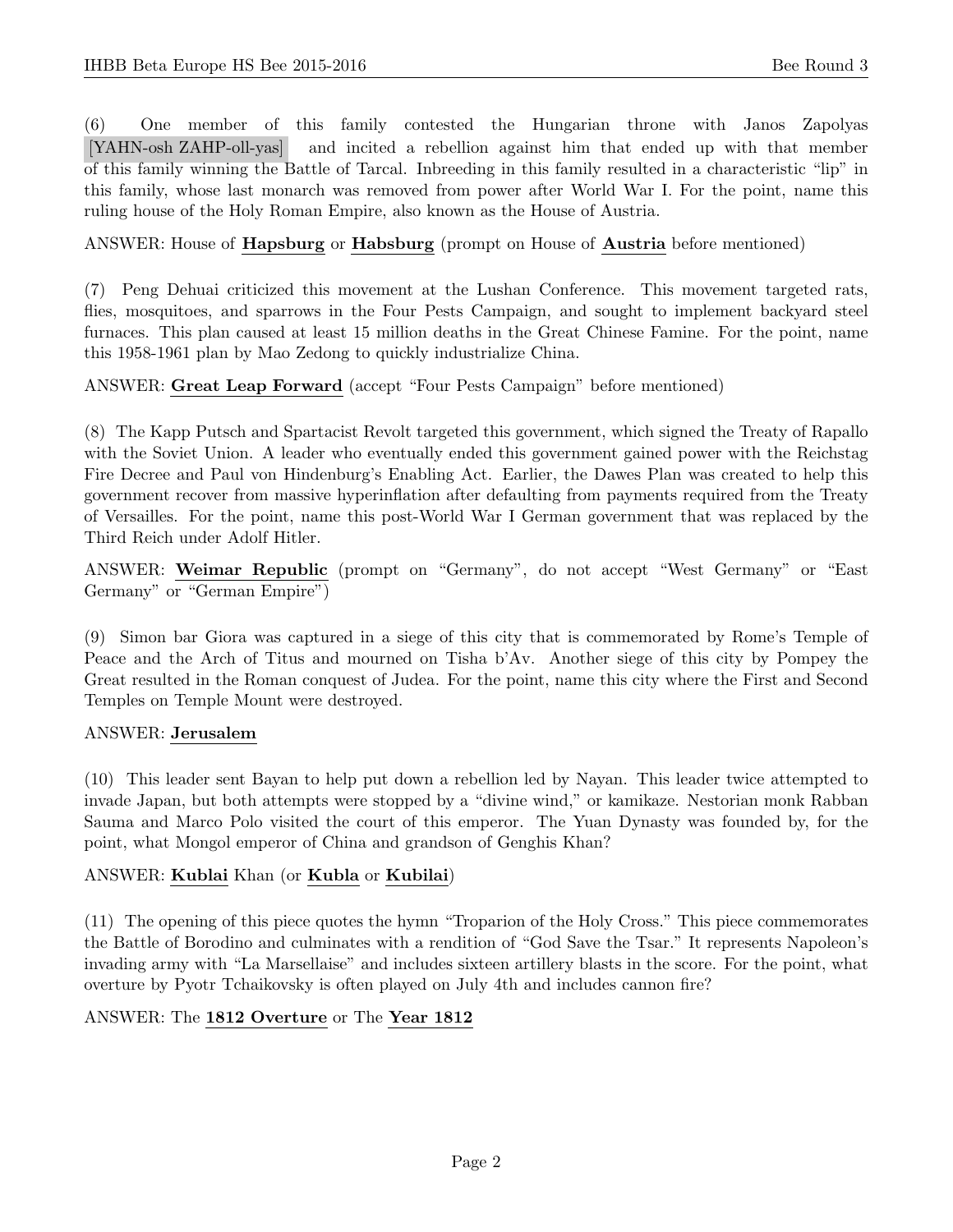(12) In this country, the Lion of Al-lat was destroyed in May 2015. Palmyra is controlled by ISIS in this country, where Bashar al-Assad has been opposed by rebels since 2011. For the point, name this middle eastern country embattled by civil war in cities like Aleppo and its capital, Damascus.

#### ANSWER: Syria

(13) The Brent Blend is a classification of this commodity produced in the North Sea. In the early 2000s, the Australian Wheat Board made kickbacks to Saddam Hussein's government, which avoided sanctions by selling this commodity to a UN-established program. It is labeled "sweet" if it has low sulfur concentration. For the point, name this commodity, a fossil fuel whose crude form is drilled and refined to create gasoline.

ANSWER: crude oil (accept descriptors; do not accept natural gas)

(14) This politician's Assumption Act was passed after compromising to locate a nation's capital on the Potomac River, and was influenced by his First Report on Public Credit. This man debated with Thomas Jefferson over the Necessary and Proper Clause that later allowed the formation of the First Bank of the United States. For the point, name this first U.S. Secretary of the Treasury who appears on the American 10 dollar bill.

#### ANSWER: Alexander Hamilton

(15) Fighting in this battle centered around the Mamayev-Kurgan hill, and this battle saw the stubborn defense of Pavlov's House. Georgy Zhukov implemented a plan known as Operation Uranus to encircle Friedrich Paulus's German 6th Army during this battle.The Nazi forces in this battle sought to gain access to the oil fields near the Volga River. For the point, name this World War II battle that served as a turning point for the USSR.

#### ANSWER: Battle of Stalingrad

(16) According to Pliny the Elder, the orchites will create the most of this substance, though Pliny errs in saying that the largest fruit will not produce more of this substance when pressed. It was used cosmetically in the gymnasium and presented in tall jars called amphorae to winners of Panathenaic games. For the point, name this substance, a cooking fat whose extra virgin variety is produced throughout the Mediterranean.

#### ANSWER: olive oil

(17) Legend says that this battle's first cannonball landed on a British officers' dining table. This battle included a brief diversionary attack on the Fusiliers launched by Rochambeau [roh-shom-BOH] before the Americans assaulted Redoubt 10. Another legend says that the tune "The World Turned Upside Down" was played by the losing side as Lord Cornwallis surrendered to George Washington. For the point, name this battle that effectively ended the American Revolution.

#### ANSWER: Battle of Yorktown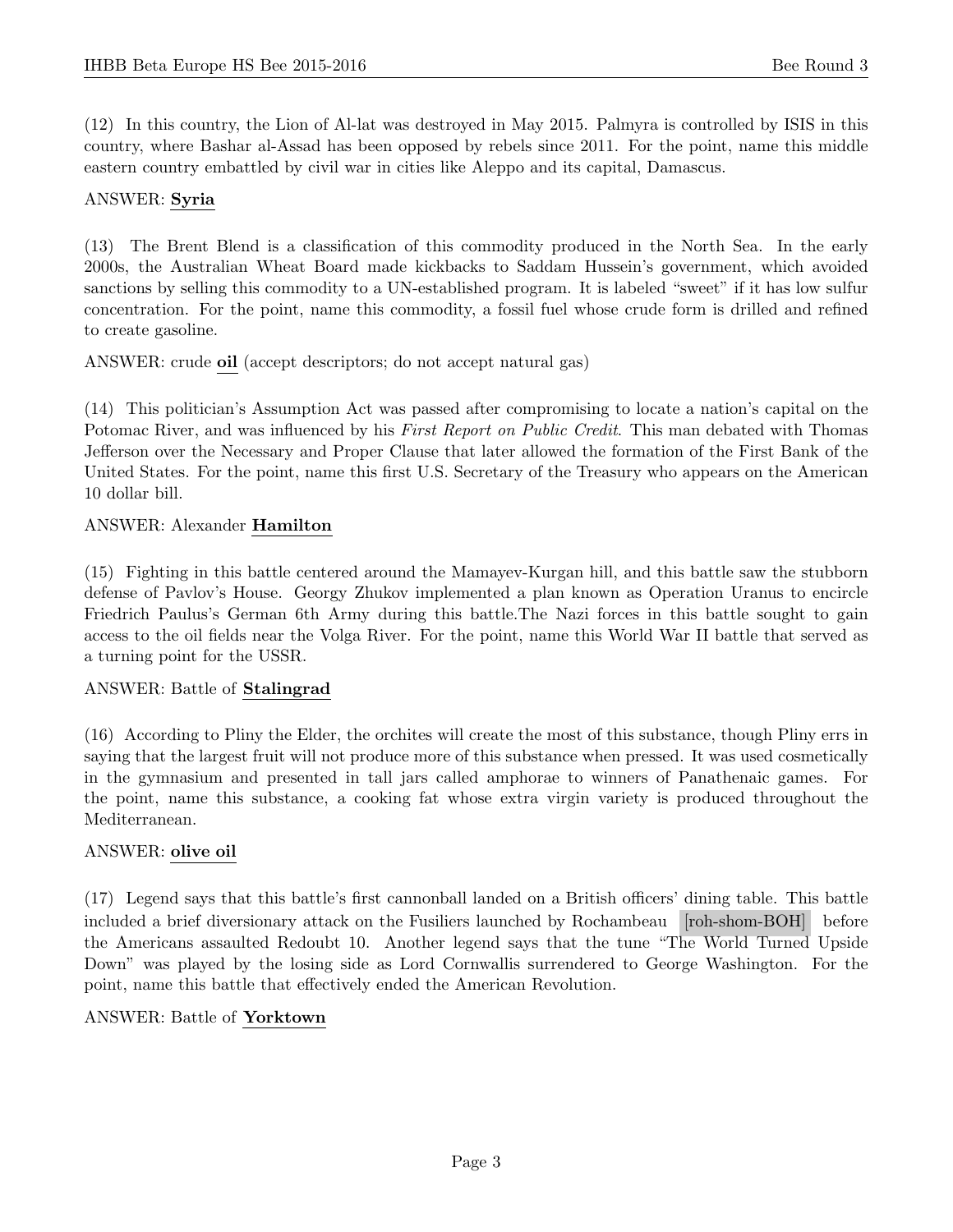(18) This actor has played the founder of Stratton Oakmont, as well as the director of Outlaw, whose company that built the Spruce Goose. This actor, who played Howard Hughes in The Aviator, played a poor artist in a James Cameron film about a 1912 naval disaster. For the point, name this actor who was not Oscar-nominated for his performance in Baz Luhrmann's 2013 adaptation of The Great Gatsby, nor for playing Jack Dawson opposite Kate Winslet in Titanic.

#### ANSWER: Leonardo DiCaprio

(19) Shortly after Germany was hit, this city was also hit by the 1651 St. Peter's Flood. In 1585, its limits expanded beyond the Singel, a moat that now serves as a canal. The VOC was headquartered in this city, where it created the world's first stock exchange. For the point, name this city where the Dutch East India Company was chartered, the capital of the Netherlands.

#### ANSWER: Amsterdam

(20) An authoritative school of thought from this nation argued that personal freedom comes second to the law. The Five Classics, including the Spring and Autumn Annals, were written in this nation by a thinker who promoted virtues like filial piety and a form of altruism called Ren in the Analects. Confucianism developed in, for the point, what nation where legalism was practiced during the Qin [CHIN] dynasty?

ANSWER: People's Republic of China

(21) One ruler of this modern day country married Taytu Betul after succeeding Yohannes IV. With Liberia, it was the only African country not to be colonized, having defended itself at Adowa against Italian forces. The Solomonic dynasty ruled, for the point, what country, once known as Abyssinia, which was led by Menelik II from Addis Ababa?

ANSWER: Federal Democratic Republic of Ethiopia

(22) The 19th century Auburn system required silence in these institutions. Linda Gilbert built libraries in these institutions, which were the original subject of a study by Gustave de Beaumont and Alexis de Tocqueville. Jeremy Bentham proposed a design for one of these called the Panopticon, which allows a watchman to see all of the individuals inside it. For the point, name these institutions that house criminals.

ANSWER: prisons (accept equivalents like jails)

(23) During this war, the Duc of Enghein won the second Battle of Nordlingen and defeated a Spanish invasion at the Battle of Rocroi. One side in this war won the Battle of Lutzen despite the death of their king, who had earlier defeated Count von Tilly at the Battle of Breitenfeld. This war started when two ambassadors were literally thrown out of Prague Castle. Gustavus Adolphus died in, for the point, what war, largely between Protestant and Catholic alliances, ended by the Treaty of Westphalia?

#### ANSWER: Thirty Years War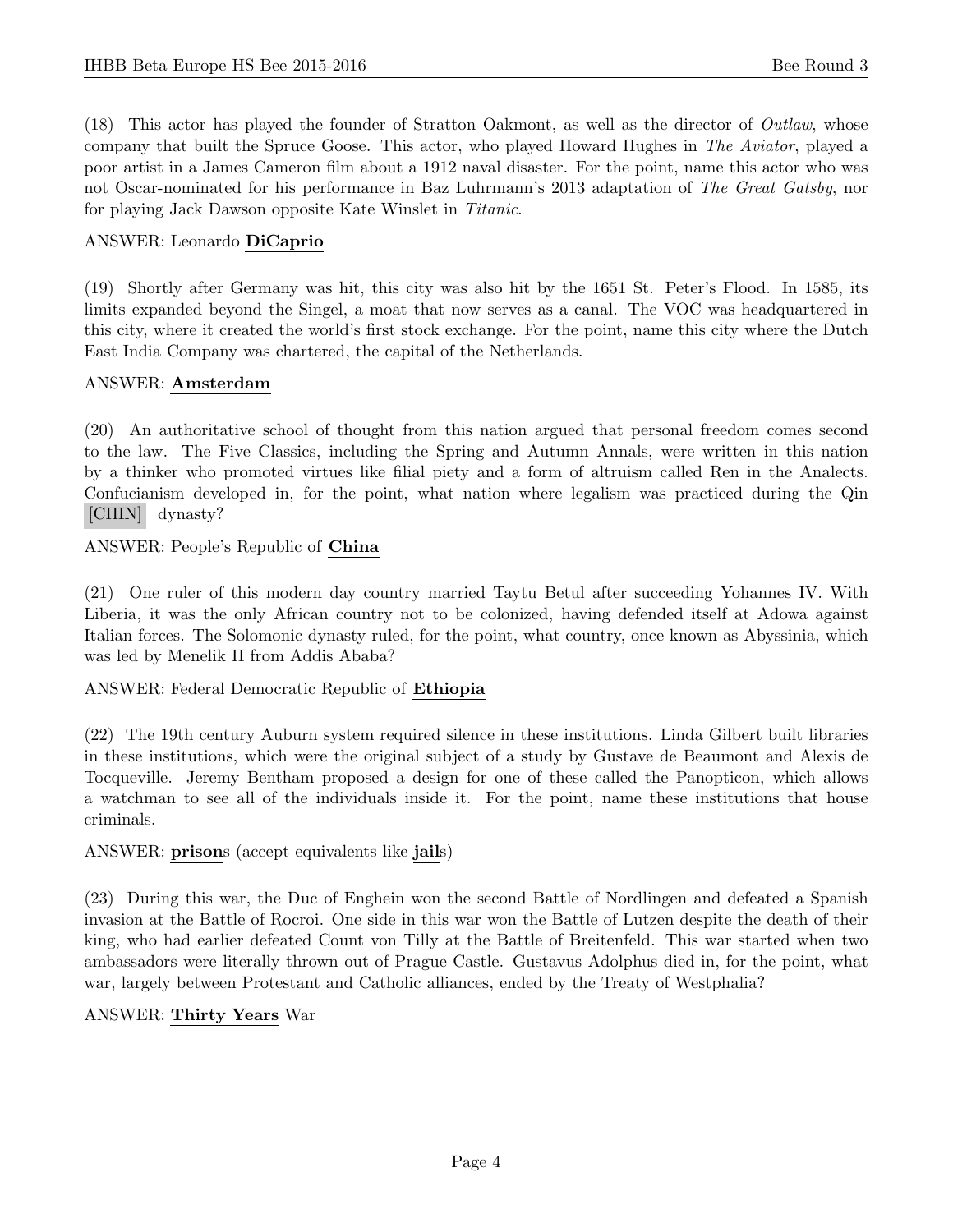(24) This event allegedly was caused by the conjoining of Saturn, Mars, and Jupiter under the sign of Aquarius and a solar eclipse on the same day. Alfonso XI of Castile was the only monarch to be killed by this event, which also claimed the life of Princess Joan of England. This event was spread when sailors from Genoa fled the siege of Kaffa. This event was spread by rats' fleas which spread the bacteria Yersina pestis. For the point, name this 1300's epidemic that killed a third of all people in Europe.

#### ANSWER: Black Death (or Black Plague or Bubonic Plague)

(25) The Green Bank device of this type is at the center of the United States National Radio Quiet Zone. The Gregorian and Cassegrain reflector types were improvements on the first known one of these devices, designed by Hans Lippershey. A simple reflecting type of these instruments using two mirrors was developed by and named for Isaac Newton. Galileo used one of these of his own design to discover the four largest moons of Jupiter. For the point, name these devices used for remote viewing of celestial objects.

#### ANSWER: telescope (accept radio telescope until "improvements")

(26) Extinct species once found on this island include the giant fossa and elephant birds, though it is still home to a group of primates closely related to lorises. Until the French colonized it in 1897, it was ruled by the Merina Kingdom, a highland group of the Malagasy people. For the point, name this island habitat of ring-tailed lemurs, an African island country with capital Antananarivo.

ANSWER: Republic of Madagascar

(27) The Songhai ruler Askia II planned to use these animals in the Battle of Tondibi to create a smokescreen; the plan was ruined by the sound of cannonfire. Banastre Tarleton was defeated by Daniel Morgan at a location named for these animals, turning the tide of the Revolutionary War in South Carolina. For the point, name these four legged animals, unsuited for cavalry due to their lack of speed and inability to be trained, and therefore primarily used in war as draft animals or a source of meat and dairy.

ANSWER: cows (or cattle; accept equivalents like bulls, oxen, etc.)

(28) This man commissioned the Hands of Victory arch formed by two crossing swords. During this man's reign, he hired a nurse and calligrapher to write a copy of the Qu'ran with 27 liters of his own blood to be stored in a mosque named after the Mother of All Battles, a phrase this dictator used to describe a conflict triggered by his invasion of Kuwait. For the point, name this dictator deposed in the 2003 Iraq War.

ANSWER: Saddam Hussein Abd al-Majid al-Tikriti